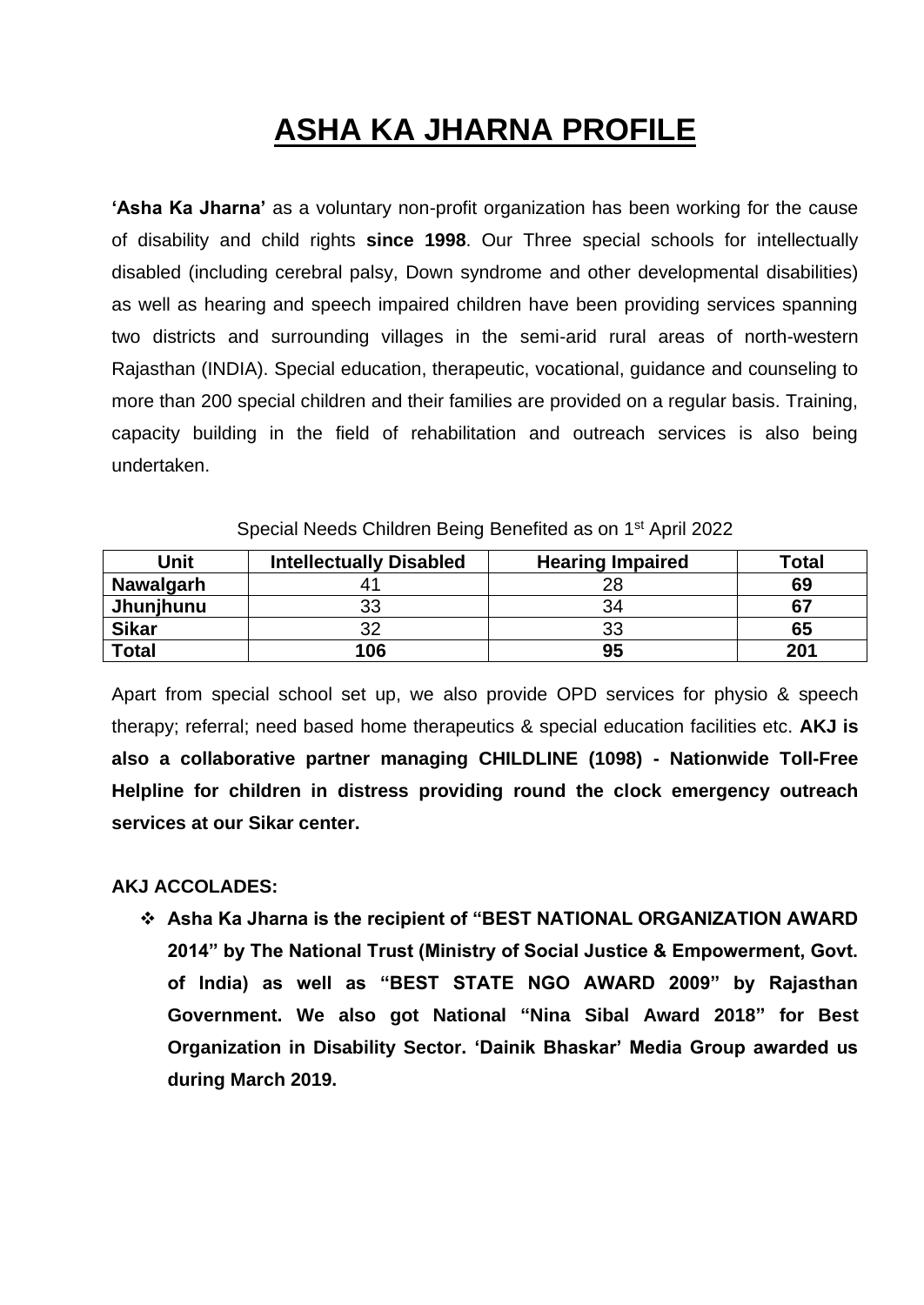# **Services & Facilities**

✓ *Survey & Identification*

#### ✓ *Special Education*

- *- For Children with Intellectual Disability*
- *- For Children with Hearing Impairment*
- ✓ *Physiotherapy*
- ✓ *Speech Therapy & Audiometric services*
- ✓ *Counseling & Guidance*
- ✓ *Training for Parents/ Siblings*
- ✓ *Training for Govt. School Teachers Under SSA Inclusive Education Stream*
- ✓ *Advocacy, Opinion Building among Govt. Bodies, Mass Media & General Population*
- ✓ *Awareness Among Local Community*
- ✓ *Community Rehabilitation*
- ✓ *Computer Assistive Learning*
- ✓ *Govt. Social Benefits Schemes facilitation services*
- ✓ *Inclusion in Regular Schools & Remedial Teaching*
- ✓ *Medical Checkup by Various Medical Professionals*
- ✓ *Networking, Capacity Building & Resource Sharing among Fellow NGOs*
- ✓ *Orientation Sessions for Regular School Teachers*
- ✓ *Providing Aids/ Appliances Through Various Camps*
- ✓ *Providing High Quality BTE Hearing Aids Through Starkey Foundation*
- ✓ *Referral Services*
- ✓ *Social Services to Local Community*
- ✓ *Emergency Outreach Services for Children in Need of Care & Protection through CHILDLINE 1098 (National Toll-Free Number)*
- ✓ *Child Rights & Child Protection*
- ✓ *Vocational Guidance, Training & Job Placement*

*Ultimate aim of Asha Ka Jharna is to make their lives more meaningful and dignified by attaining their rightful place in the society.*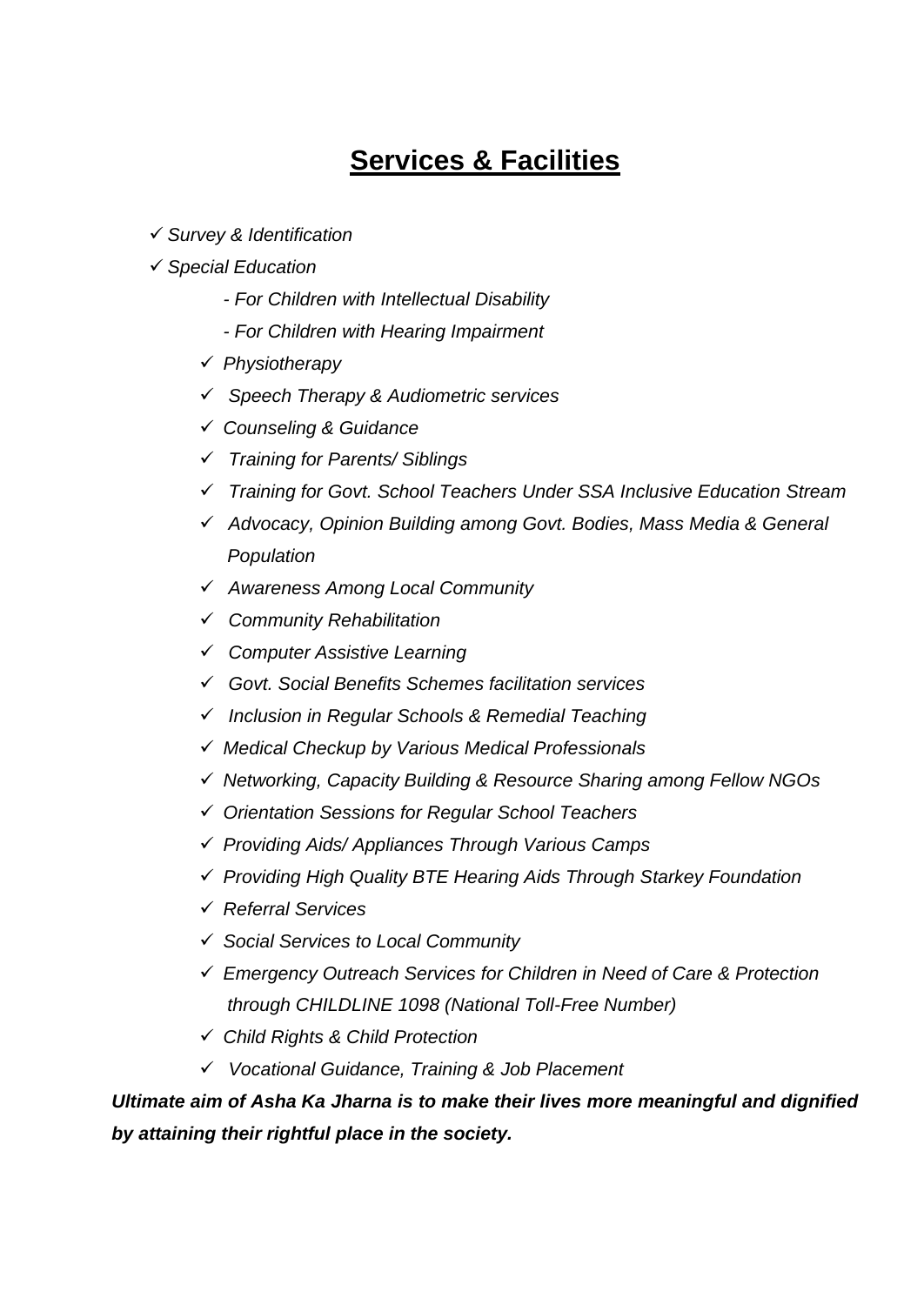### **OUR IMPACT & ACHIEVEMENTS SO FAR**

- *Regular ongoing special education, training and therapeutics services to around 200 special need children and their families every year since 1997. More than 5000 children with disabilities have been regularly served by us.*
- *Accessibility and Inclusion made possible to more than 1000 beneficiaries through disability certificates, assistive devices, aids & appliances, polio corrective surgeries.*
- *Free distribution of high quality behind the ear hearing aids to 669 children across the surrounding region.*
- *Community counselling services to more than 5000 persons.*
- *Massive school/college awareness programmes on disability in the Shekhawati area. 50000 school students and teachers covered.*
- *Formal Training courses in association with Indira Gandhi National Open University New Delhi delivered to 360 Govt teachers and 80 parents.*
- *'District Games for Disabled' Conducted at Sikar under the scheme of Ministry of Sports & Youth Affairs (232 Special Needs Athletes participated)*
- *'District Games for Disabled' Conducted at Jhunjhunu under the scheme of Deptt. of Social Justice, Govt of Raj (400 Special Athletes participated)*
- *'Regional Parents Meet' by NIMH & PARIVAAR organized at Jhunjhunu. (112 Parents from Rajasthan and Gujarat participated)*
- *'Regional Parents Meets' Facilitated by us completely at Jaipur , Ajmer , Udaipur & Sawai Madhopur as well as National Parents Meet & Self Advocates National Convention at Udaipur (More than 1000 Parents & 300 Self Advocates Across the country benefitted)*
- *Community sensitization events at different places (> 50000 targeted)*
- *Special needs children taken to Special Olympics, Abylampics, excursions, adventure expeditions, fairs etc. to various places all over India. Around 1000 children have explored Darjeeling, Dalhousie, Bhubaneshwar, Chandigarh, Amritsar, Delhi, Jaipur and many towns across the country.*
- *306 Nos. of special needs children passed School Board levels A, B and C (equivalent to class 8th) from National Institute of Open Schooling so far.*
- *More than one hundred young adults with hearing impairment have pursued higher education up to graduation studying in inclusive setup facilitated by us.*
- *More than one hundred youth with disabilities placed successfully in gainful employment through our handholding, mentoring and livelihood support.*
- *Our children have participated and won laurels in Special Olympics & Abylampics National Level Events.*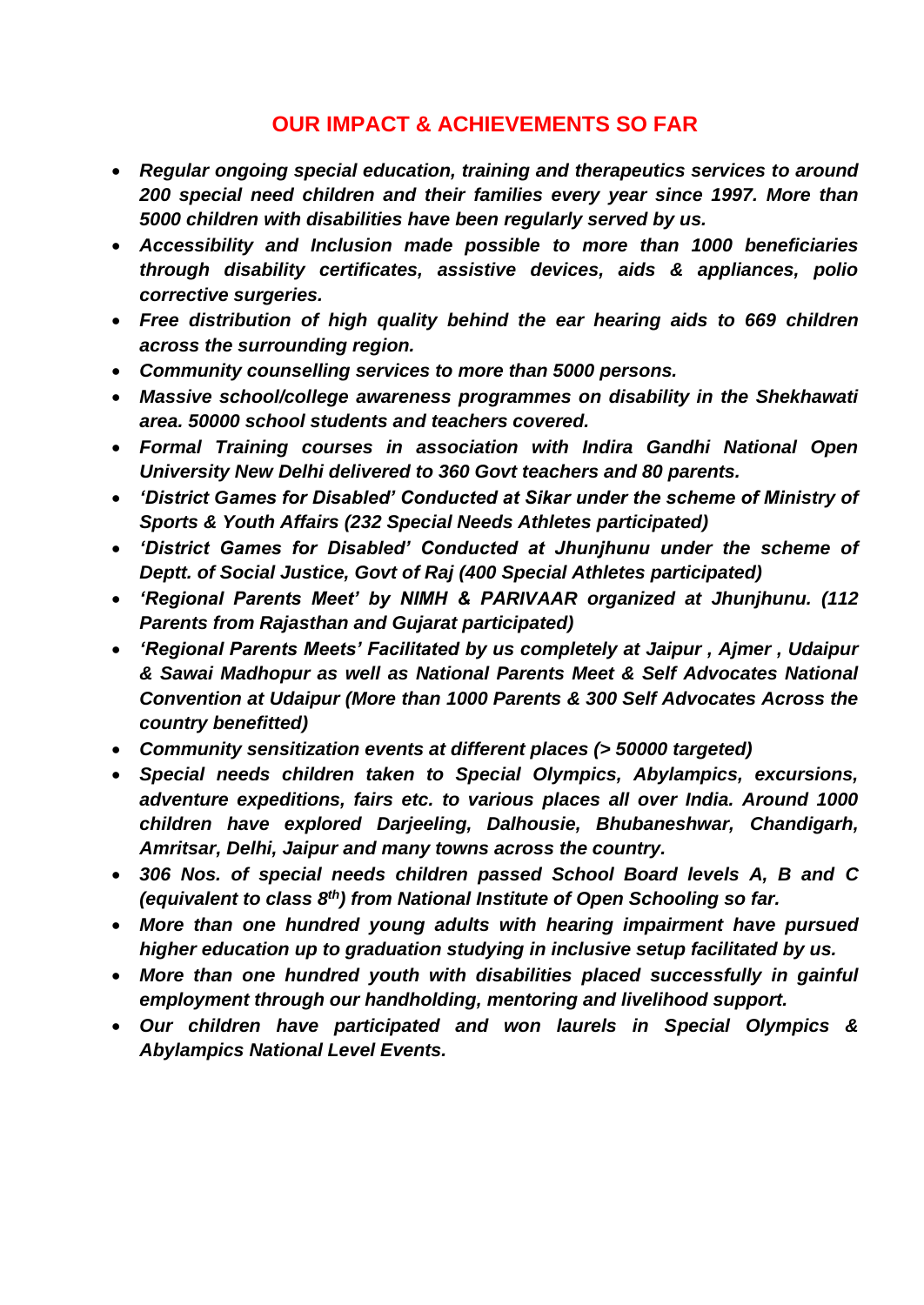#### **CHILDLINE SIKAR ACHIEVEMENTS :**

**From inception since July 2015 till March 2022, we have served 2913 children & their families in need of care and protection vide a whole range of intervention services:**

| <b>Child Labour Rescued</b>                             | 393 |
|---------------------------------------------------------|-----|
| <b>Medical Assistance Provided</b>                      | 208 |
| <b>Linked to Sponsorship/Palanhar Scheme</b>            | 187 |
| <b>Protection from Physical / Sexual / Mental Abuse</b> | 448 |
| <b>Children Provided Shelter</b>                        | 108 |
| <b>Begging Street Children Rescued</b>                  | 392 |
| <b>Missing / Abandoned Children</b>                     | 203 |
| <b>Stopped Child Marriages</b>                          | 120 |
| <b>Emotional Support &amp; Guidance</b>                 | 59  |
| Linked to Govt Schemes & Counselling / Information      | 738 |
| <b>Non Classified Assistance Provided</b>               | 57  |

**During this period 11065 calls were received on our Helpline No 1098**

#### *INFRASTRUCTURE SUPPORT*

*1. Three school buildings at Nawalgarh, Jhunjhunu and Sikar (Rented Premises) comprising seven classes each. There are two hundred and one children [Intellectually Disabled (106) and hearing impaired (95)] getting special education / training & allied services at all the schools.* 

*2. Human resources: Thirty Seven trained & experienced personnel's with professional qualifications. Besides, nine professionals are working in CHILDLINE project.*

*3. Well-equipped Physiotherapy and Speech Therapy Departments at all our three schools consisting of basic therapeutic equipment's.*

*4. Library with more than two thousand books on disability, special education, leisure reading for children and staff, govt. schemes etc. We have subscription of around ten regular newsletters/periodicals on these issues.*

*5. Well-equipped Computer rooms at all units with total fifteen computers, printers, scanners, UPS systems with educational CD'S.*

*6. Audio-Visual facilities comprising of three colour T.V., CD and DVD music players, Cameras etc.*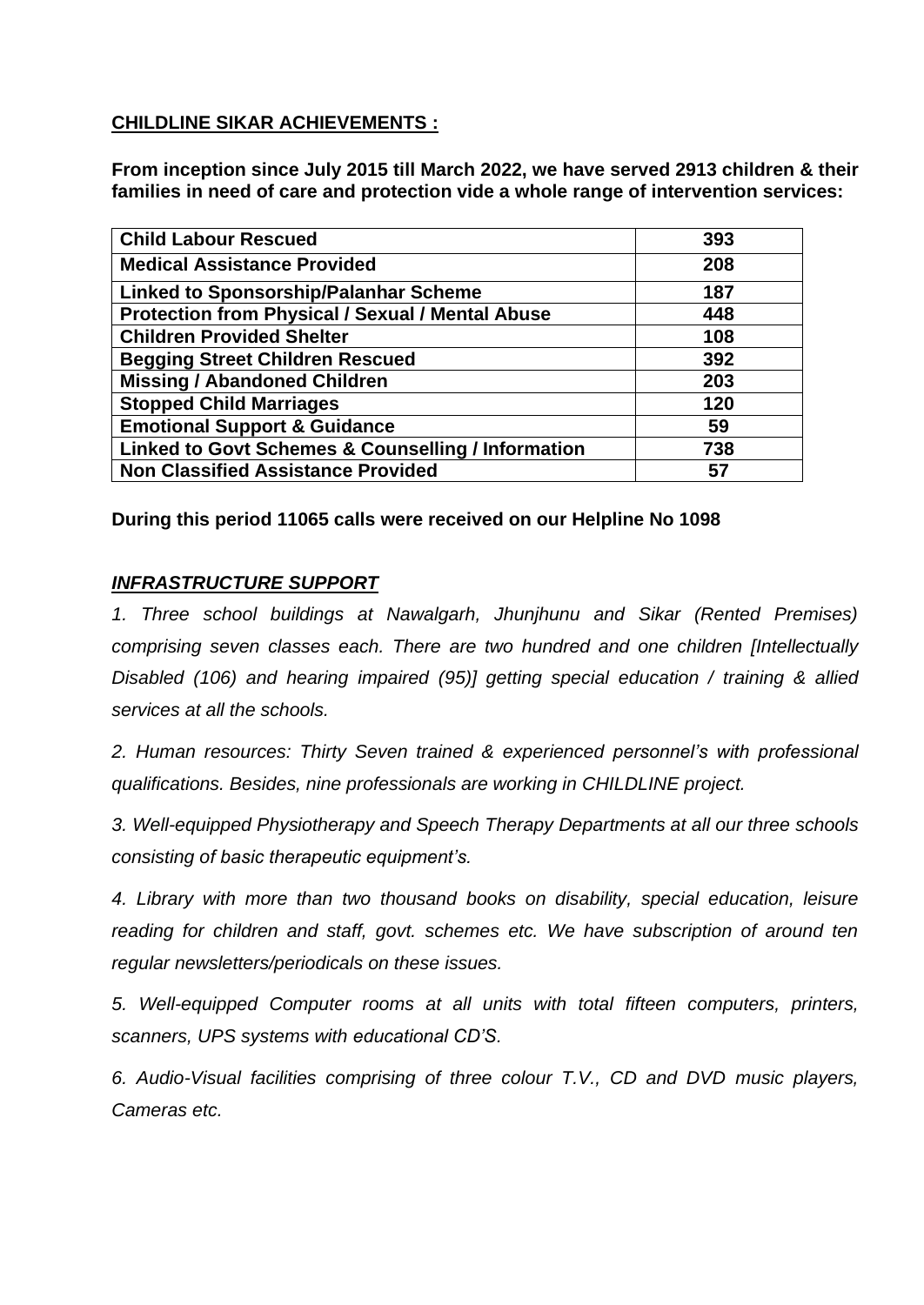#### *Various Registrations/Recognitions for Asha Ka Jharna (Valid As On Date)*

- ➢ *Registered under Society Registration Act 1860 No. 33579 Dated 27.08.1998*
- ➢ *Registered and Recognized with Department of Social Justice & Empowerment Govt. of Rajasthan under Persons with Disabilities Act. 1995 & Revised Rights of Persons with Disabilities Act 2016 since 27.11.2002*
- ➢ *Registered and Verified Voluntary Organization with NGO Darpan (NITI AAYOG) Govt. of India vide Unique Id. RJ/2009/0000175 since 2009*
- ➢ *Vetted & Verified By Guide Star India , Give Foundation , Global Giving International & Benevity Employee Giving*
- ➢ *Registered under Foreign Contribution (Regulation) Act 1976 with 'Ministry of Home Affairs, Govt. of India' vide Regd. No. 125620007 Dated 08.04.2003 valid Up to 31st March 2027*
- ➢ *Accredited with 'National Institute of Open Schooling (NIOS) for 'Open Basic Education' OBE level A, B and C (up to 8th class)*
- ➢ *Registered with 'National Trust for the Welfare of persons with Autism, Cerebral Palsy, Mental Retardation and Multiple Disabilities, Delhi' Valid Up to 3rd July 2027*
- ➢ *Registered under Income Tax Act 1961 U/S 12AB No. AAATA3825HE20214 Valid Up to 31st March 2026*
- ➢ *Registered under Income Tax Act 1961 Exemption U/S 80G No. AAATA3825HF20214 Valid Up to 31st March 2026*
- ➢ *Registered with Ministry of Corporate Affairs for undertaking CSR activities vide Regd. No. CSR00000984 Effective From 07th April 2021*

#### *AKJ and its Secretary has been nominated for the following committees*

- ❖ *Rajasthan's First Certified & Trained Access Auditor for Built Environment By Ministry of Social Justice & Empowerment, Govt of India. Engaged as official access consultant to PWD Jaipur for making buildings barrier free*
- ❖ *EC Member at National Institute for Empowerment of Persons with Intellectual Disabilities (NIEPID), Ministry of Social Justice & Empowerment, Govt of India*
- ❖ *Past Member of 'Rajasthan State Commission for Protection of Child Rights' nominated by State Govt.*
- ❖ *Zonal Vice President of PARIVAAR 'National Confederation of > 300 Parent Associations of Persons with Intellectual & Developmental Disabilities'.*
- ❖ *Member of Rajasthan State Level Coordination Committee constituted by 'The National Trust'.*